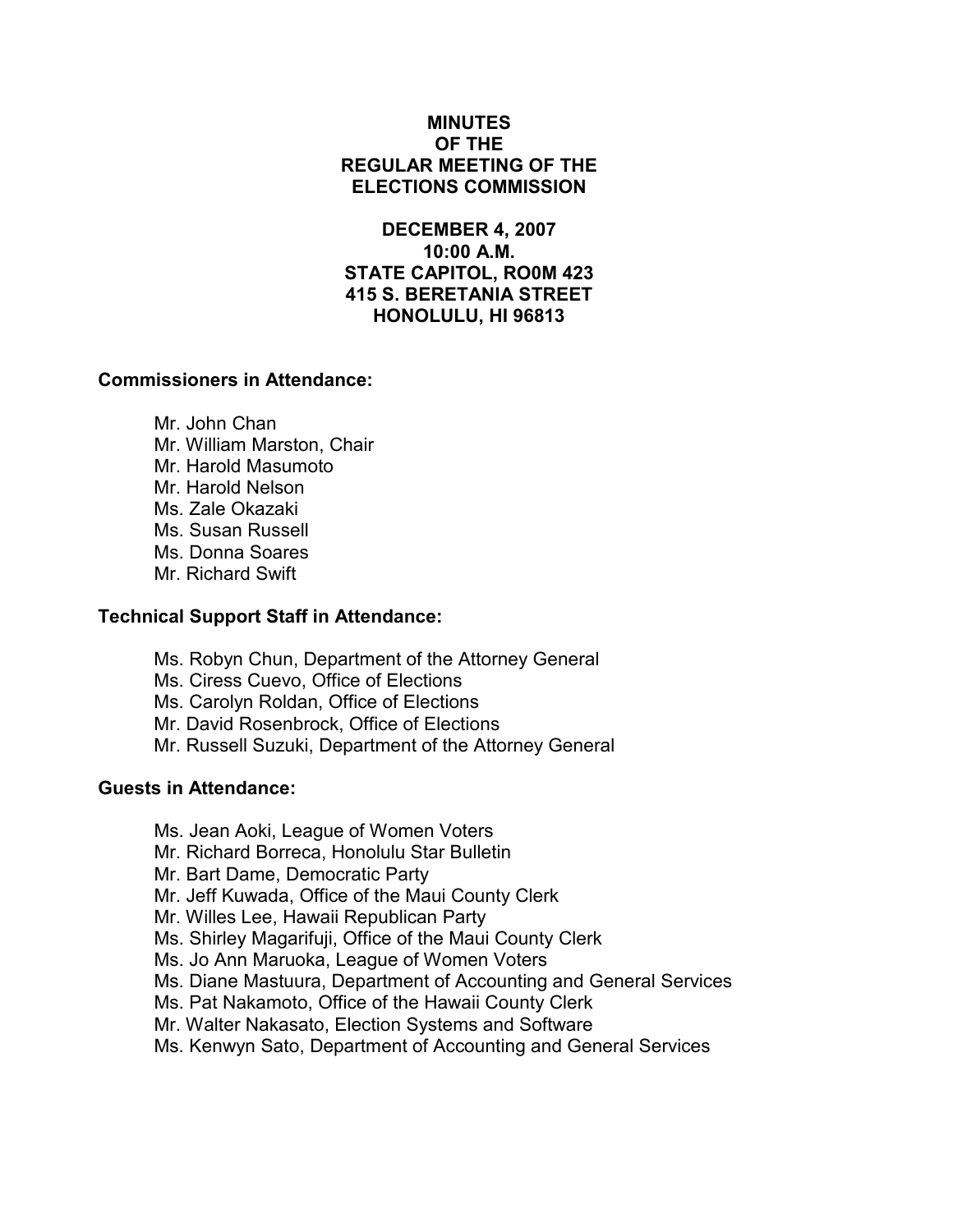## PROCEEDINGS

#### I. Call to Order

The meeting was called to order by Acting Chair, Ms. Susan Russell at 10:04 a.m. on December 4, 2007 at the State Capitol in room 423.

II. Roll and Quorum Determined

Ms. Ciress Cuevo, Elections Commission Secretary, conducted roll call. Ms. Yuki Lei Sugimura was absent.

III. Approval of Minutes of Meeting of November 8, 2007

Mr. Harold Nelson asked that the minutes be amended to include the word, "canoe" in reference to the districts noted under item VI in paragraph six.

Ms. Donna Soares moved to approve the minutes of the meeting of November 8, 2007 with amendments. Mr. Nelson seconded, and the motion carried unanimously.

IV. Seating of Chairperson: William Marston

 Ms. Robyn Chun, Department of the Attorney General, swore in Mr. William Marston as the Elections Commission Chairperson.

V. Public Testimony – Any interested person may submit data, views or arguments on any agenda item

Mr. Bart Dame, Democratic Party and Safe Vote Hawaii, provided oral testimony recommending that the Commission take a stronger view on their ability to advise the Chief Election Officer. Mr. Dame also expressed his concerns regarding the technology of voting machines.

VI. Executive Session Pursuant to Hawaii Revised Statutes § 92-5(a)(2) – Deliberation to appoint the Chief Election Officer Finalists: Kevin Cronin, Scott Nago, and Rex Quidilla

Ms. Zale Okazaki moved for the Commission to go in to executive session. Ms. Soares seconded, and the motion carried unanimously.

The Commission resolved to executive session at 10:10 a.m. and reconvened in open meeting at 10:57 a.m.